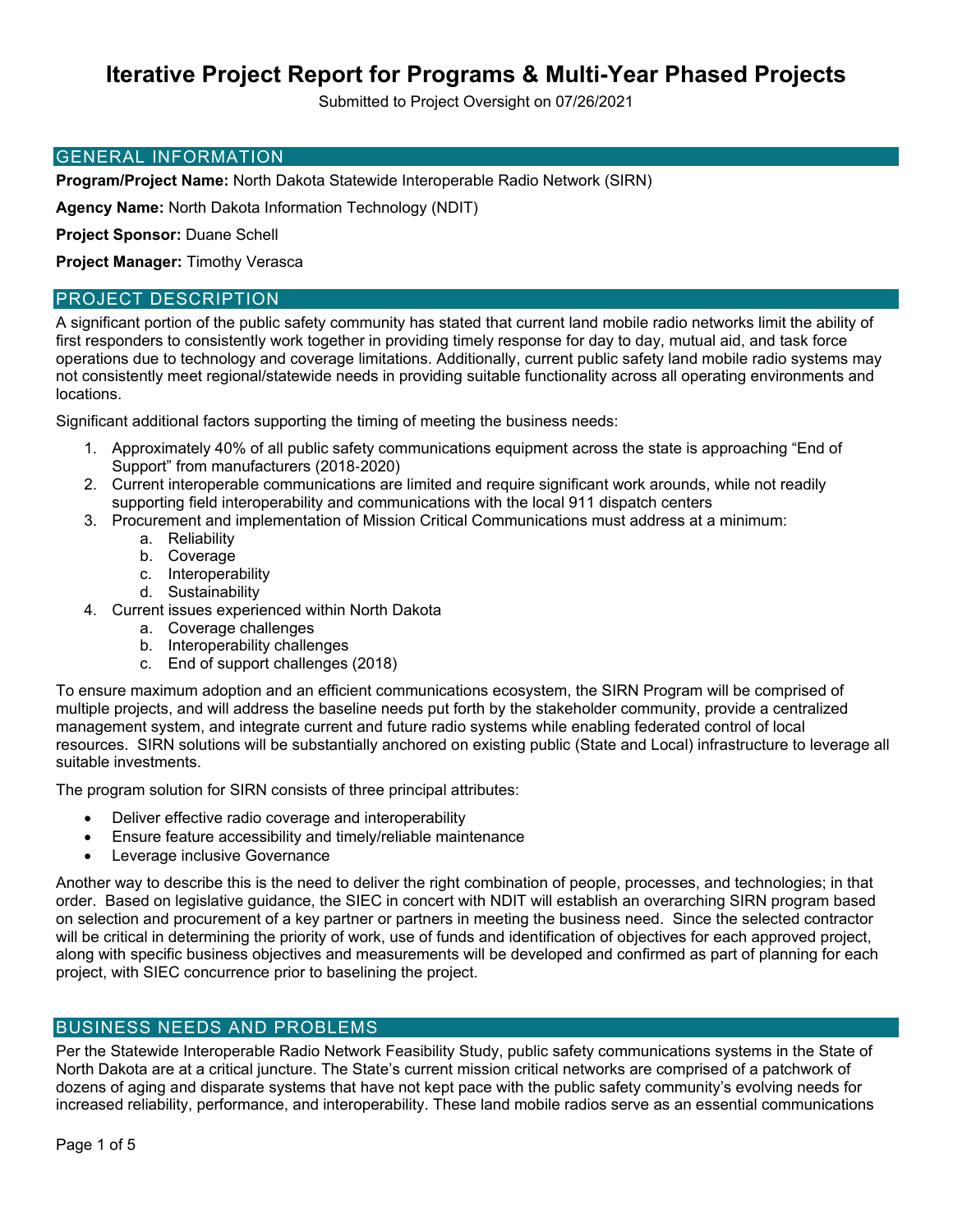tool for over 900 public safety and other public sector agencies comprised of 20,000 users and devices and 23 Public Safety Answering Points ("PSAP", "Dispatch", or 9-1-1 Call Centers") distributed across all 53 counties and several state agencies. Many of these systems—primarily anchored on 1970s technology, and implemented individually by State, local, and municipal entities over the past three decades—will soon reach the end of their functional lifecycle and, as the vendors begin to sunset old technologies, will no longer be supported by their manufacturers.

## PROGRAM/PROJECT FORMAT

**Program/Project Start Date:** August 1, 2019

**Budget Allocation at Time of Initial Start Date:** \$120,000,000

**How Many Phases Expected at Time of Initial Start Date:** Three Phases, with sub phases or groups each being managed as a project

**Phase Approach Description:** Iterative waterfall

**Estimated End Date for All Phases Known at Time of Initial Start Date:** Term of the contract is 5 years (August 2024), with up to 4 one-year extensions

## PROGRAM/PROJECT ROAD MAP

The program road map shows the high-level plan or vision for the program/projects/phases. It is intended to offer a picture of the lifespan of all the effort that is expected to be required to achieve the business objectives.

| Project/<br><b>Phase</b> | <b>Title</b>                 | <b>Scope Statement</b>                                                                                                   | <b>Estimated</b><br><b>Months</b><br><b>Duration</b> | <b>Estimated Budget</b> |
|--------------------------|------------------------------|--------------------------------------------------------------------------------------------------------------------------|------------------------------------------------------|-------------------------|
| Phase 1<br>Group 1       | Core & Consoles<br>(5)       | Establish Network Core and Five (5) PSAP<br>equipment replacement (Grand Forks, Minot,<br>Stutsman, Barnes, and Richland | 11 Months                                            | \$5,741,102.14          |
| Phase 1<br>Group 2       | Console<br>Replacement       | Console replacement group 2                                                                                              | 12 Months                                            | \$3,628,966.65          |
| Phase 1<br>Group 3       | Console<br>Replacement       | Console replacement group 3                                                                                              | <b>TBD</b>                                           | TBD                     |
| Phase 1<br>Group 4       | Console<br>Replacement       | Console replacement group 4                                                                                              | <b>TBD</b>                                           | <b>TBD</b>              |
| Phase 2<br>Group 1       | RF Buildout &<br>Simulcast   | RF Buildout of state-owned towers, tower<br>construction, enclosure construction and<br>Simulcast                        | 41 Months                                            | \$21,525,454.52         |
| Phase 2<br>Group 2       | RF Buildout &<br>Simulcast   | RF Buildout of leased tower sites and<br>Simulcast                                                                       | 30 Months                                            | \$10,683,594.70         |
| Phase 2<br>Group 3       | RF Buildout &<br>Simulcast   | RF Buildout of leased tower sites                                                                                        | <b>TBD</b>                                           | <b>TBD</b>              |
| Phase 3<br><b>RR</b>     | State Radio<br>Reimbursement | State of North Dakota City/County Law<br>Enforcement, Fire Fighters, and Emergency<br><b>Medical Personnel</b>           | 57 Months                                            | \$30,000,000.00         |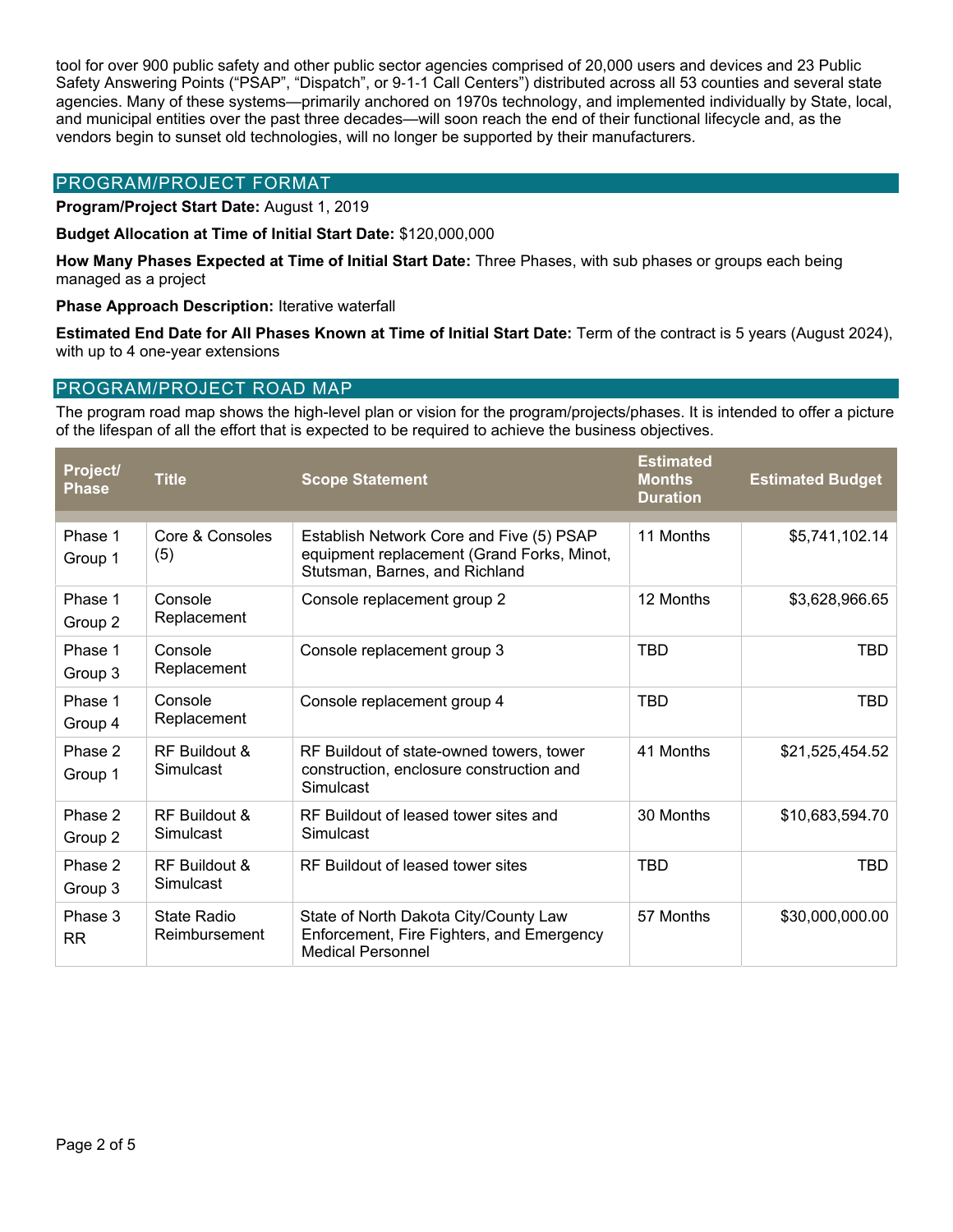# PROJECT BASELINES

The baselines below are entered for only those projects or phases that have been planned. At the completion of a project or phase a new planning effort will occur to baseline the next project/phase and any known actual finish dates and costs for completed projects/phases will be recorded. The iterative report will be submitted again with the new information.

| Project/<br><b>Phase</b> | Project/<br><b>Phase</b><br><b>Start Date</b> | <b>Baseline</b><br><b>End Date</b> | <b>Baseline</b><br><b>Budget</b> | <b>Funding</b><br><b>Source</b> | <b>Actual</b><br><b>Finish</b><br><b>Date</b> | <b>Schedule</b><br><b>Variance</b> | <b>Actual Cost</b> | <b>Cost</b><br>Variance |
|--------------------------|-----------------------------------------------|------------------------------------|----------------------------------|---------------------------------|-----------------------------------------------|------------------------------------|--------------------|-------------------------|
| Phase 1<br>Group 1       | 2012                                          | 8/2020                             | \$7,166,137                      | Special/<br>Other               | 8/2020                                        | 0%                                 | <b>TBD</b>         | <b>TBD</b>              |
| Phase 1<br>Group 2       | 1/2020                                        | 9/2021                             | \$4,429,290                      | Special/<br>Other               | In Progress                                   |                                    |                    |                         |
| Phase 1<br>Group 3       | 3/2021                                        | 1/2022                             | \$1,877,307                      | Special/<br>Other               | In Progress                                   |                                    |                    |                         |
| Phase 1<br>Group 4       | Not started                                   |                                    |                                  |                                 |                                               |                                    |                    |                         |
| Phase 2<br>Group 1       | 8/2019                                        | 12/2022                            | \$25,582,657                     | Special/<br>Other               | In Progress                                   |                                    |                    |                         |
| Phase 2<br>Group 2       | 7/2019                                        | 3/2022                             | \$10,683,594                     | Special/<br>Other               | In Progress                                   |                                    |                    |                         |
| Phase 2<br>Group 3       | 3/2021                                        | 12/2023                            | \$16,523,924                     | Special/<br>Other               | In Progress                                   |                                    |                    |                         |
| Phase 2<br>Group 4       | Not started                                   |                                    |                                  |                                 |                                               |                                    |                    |                         |
| Phase 3<br><b>RR</b>     | 7/2020                                        | 1/2024                             | \$30,000,000                     | Special/<br>Other               | In Progress                                   |                                    |                    |                         |

### **Notes:**

| <b>Program Funding</b>                      |                                    |                                  |                                                             |  |
|---------------------------------------------|------------------------------------|----------------------------------|-------------------------------------------------------------|--|
| <b>Special Funds</b>                        | \$20,000,000                       | <b>Project Costs</b>             | Strategic Investment and<br>improvement fund per HB 1435    |  |
| <b>Special Funds</b>                        | \$20,000,000                       | <b>Project Costs</b>             | BND profits per HB 1435                                     |  |
| <b>Special Funds</b>                        | \$80,000,000                       | <b>Project Costs</b>             | Loan from BND per HB 1435                                   |  |
| <b>Communication</b><br><b>Services Fee</b> | \$12,330,000<br>(current estimate) | <b>Operation Costs</b>           | Assessed communications services<br>fee per C.C. 57-40.6-03 |  |
| <b>Local Funds</b>                          | \$90,000,000                       | <b>Project Costs (Oversight)</b> | Local funding for PSAPs, Subscriber<br>Radios, Training     |  |
| <b>Budget Total</b>                         | \$222,330,000                      |                                  | <b>State and Local Funds</b>                                |  |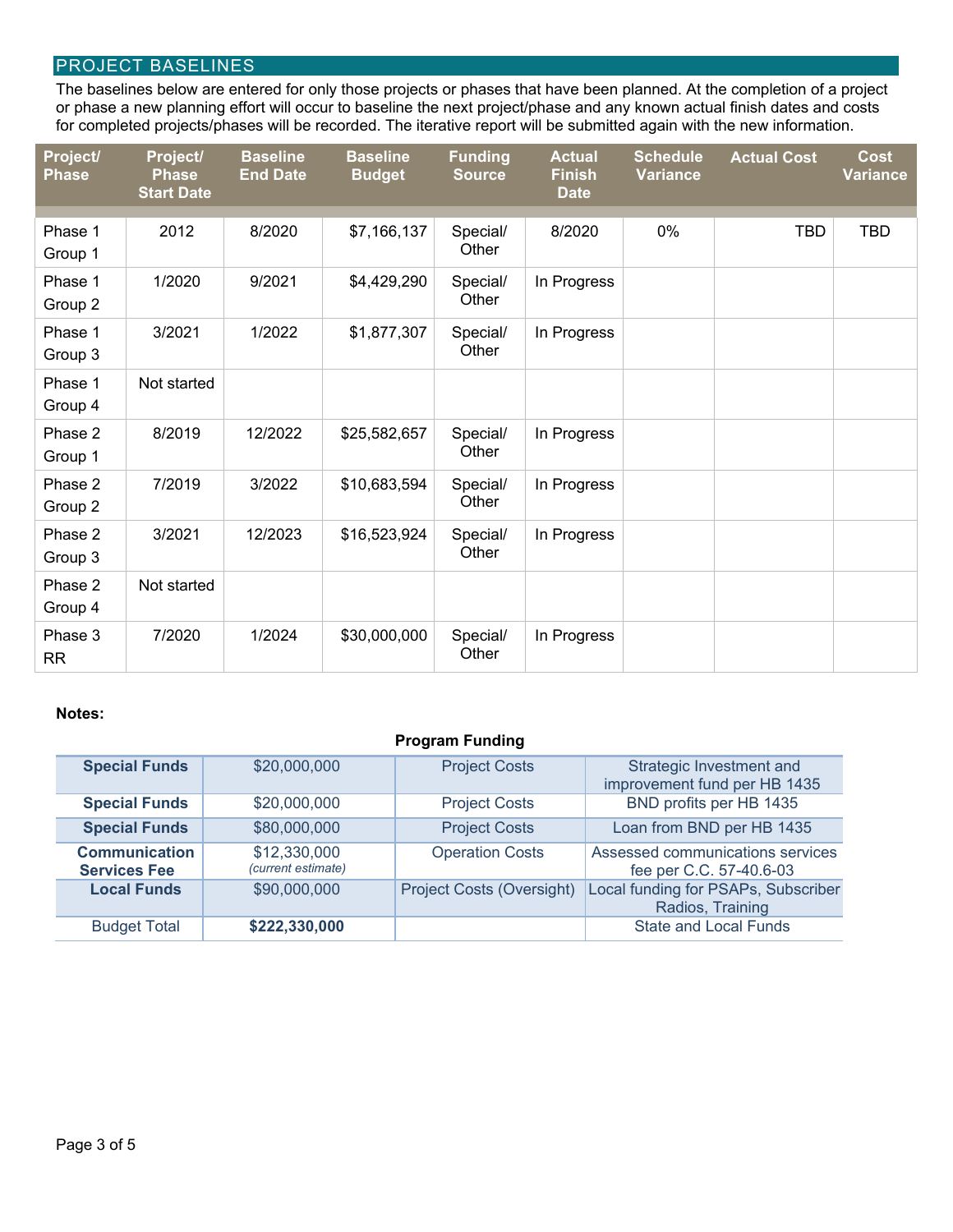## **OBJECTIVES**

| Project/<br><b>Phase</b> | <b>Business Objective</b>                                                                                | <b>Measurement Description</b>                                                                                                                              | Met/<br><b>Not Met</b> | <b>Measurement Outcome</b> |
|--------------------------|----------------------------------------------------------------------------------------------------------|-------------------------------------------------------------------------------------------------------------------------------------------------------------|------------------------|----------------------------|
| Phase 1<br>Group 1       | <b>Establish SIRN Network</b><br>Cote & PSAP Console<br>Replacement (5)                                  | Establishment of a fully<br>redundant core and installation<br>of fully functional PSAP<br>equipment<br>No impacts to daily operations at<br>the PSAP level |                        |                            |
| Phase 2<br>Group 2       | RF Buildout of state-<br>owned towers, tower<br>construction, enclosure<br>construction and<br>Simulcast | Establishment of Motorola's new<br>network at all state-owned sites<br>State Radio able to operate on<br>new state network                                  |                        |                            |
| Phase 1<br>Group 2       | Console replacement<br>group 2                                                                           | Installation of fully functional<br>PSAP equipment<br>No impacts to daily operations at<br><b>PSAP</b> level                                                |                        |                            |
| Phase 2<br>Group 2       | RF Buildout of leased<br>tower sites and<br>Simulcast                                                    | Establishment of Motorola's new<br>network at Early Adopters lease<br>sites<br>Early Adopters able to operate<br>on new network built out                   |                        |                            |
| Phase 3<br><b>RR</b>     | Radio Reimbursement<br>Tracking                                                                          | Maximum participation in SIRN<br>2020 project by North Dakota<br><b>Cities and Counties</b><br>Exhaust all funds                                            |                        |                            |

## POST-IMPLEMENTATION REPORT

Post-Implementation Reports are to be performed after each project or phase is completed. A "PIR" is a process that utilizes surveys and meetings to determine what happened in the project/phase and identifies actions for improvement going forward. Typical PIR findings include, "What did we do well?" "What did we learn?" "What should we do differently next time?"

| Project/<br>Phase  | Key Lessons Learned, Success Stories, Ideas for Next Time, Etc. |
|--------------------|-----------------------------------------------------------------|
| Phase 1<br>Group 1 | TBD                                                             |
|                    |                                                                 |

# KEY CONSTRAINTS AND/OR RISKS

The program has the following constraints:

- NDIT and Public Safety Agency Resources (business and technical) are limited in the number of staff available
- The full program schedule cannot be established due to the long duration; therefore, schedule management is constrained to each phase of the project
- Future funding appropriations are necessary to complete all phases